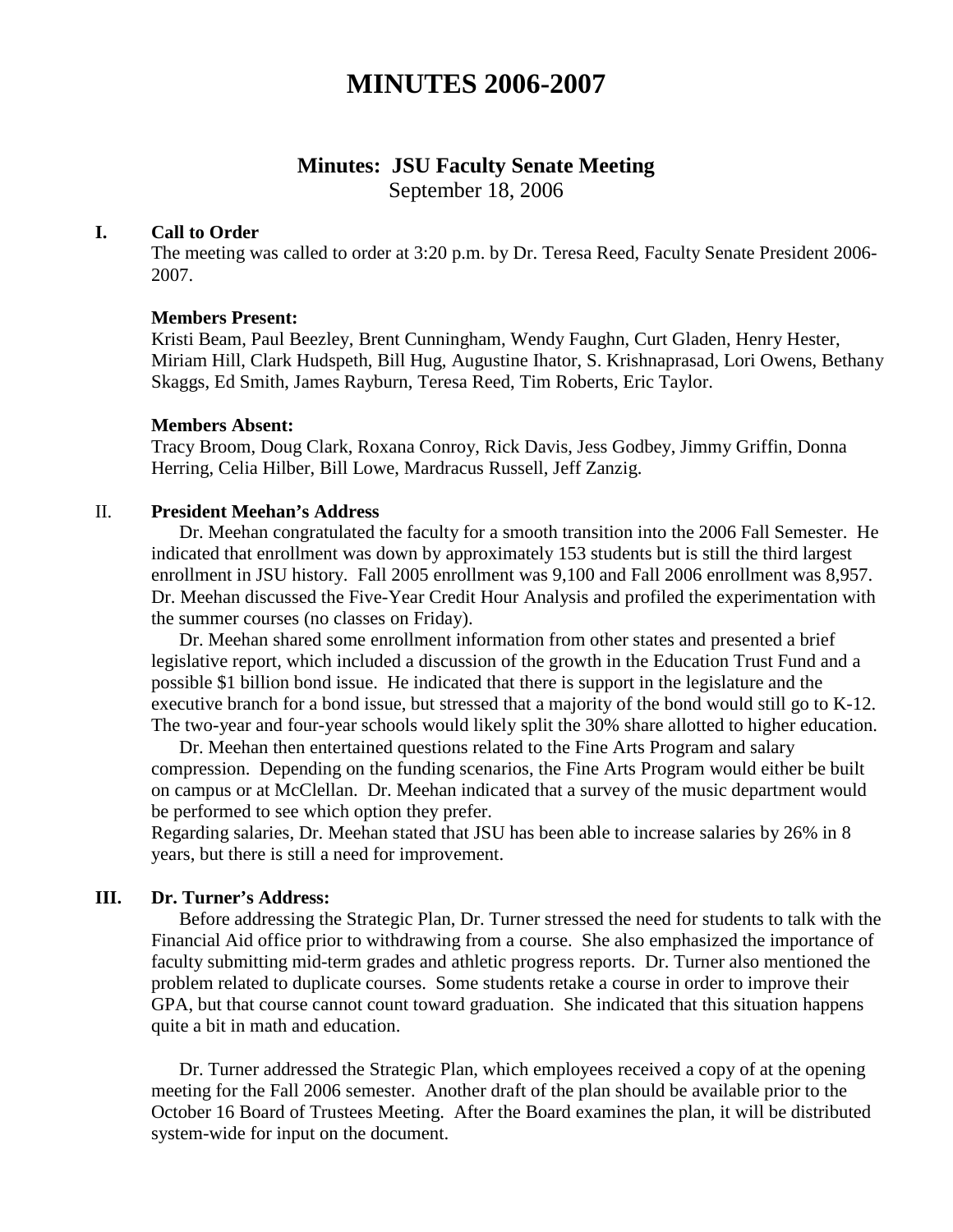Dr. Turner addressed questions related to placing athletic progress reports on-line and the matter of upper-division classes, which might not have mid-term grades to report. She indicated that she will check on these two issues.

### **IV. Approval of the Minutes**

A motion was made by James Rayburn to approve the minutes as published. The motion was seconded by Bill Hug. The minutes were adopted.

### **V. President's Report**

Teresa Reed shared with the Faculty Senate that the stadium issue that was reported in a local newspaper is really a low priority except for a couple of Board members.

#### **VI. Committee Reports**

Committee Members were introduced.

- A. Admissions and Scholarship-no report
- B. Elections-no report
- C. Honors-no report
- D. Policies-no report
- E. Welfare-no report
- F. Political Relations-no report
- G. Ad-Hoc Committee on Recycling-no report
- H. Executive Committee-no report

### **VII. Old Business**

- A. The Parking Resolution dated May 8, 2006 was not warmly received by the Academic Council because they did not appreciate the senate telling them that they needed to hire a new parking enforcer. Dr. Reed indicated that other things related to parking are currently being explored. Paul Beezley moved to table the discussion of the parking issue in order to see what the administration will do. Bill Hug seconded the motion. The motion passed.
- **B.** Distance Education Report The Academic Council gave a "thumbs up" to the report and endorsed most of the report. Bill Hug indicated that he believed that this was a generous gesture by the administration, and commented that the biggest issue seemed to be class size. It was pointed out that the Faculty Senate should maintain some awareness of the numbers.
- **C.** TIAA-CREF Roth 403 B -The Welfare Committee will examine this issue to see if there is enough interests on campus. Individual senators were encouraged to discuss this issue with faculty members in their department.
- **D.** The By-Laws and Constitution were changed during the 2005-2006 academic year in order to create fair representation on the Faculty Senate. Dr. Reed indicated that 75% of the departments have to approve of the change and then the Board of Trustees must approve it. It is currently on the agenda for the October Board meeting.

#### **VIII. New Business**

A handout related to public access to any federally funded research was distributed. The Executive Committee will address this issue before the Senate takes any action.

## **IX. Adjourn**

James Rayburn made a motion to adjourn the meeting. Wendy Faughn seconded the motion. The motion passed. Meeting adjourned at 4:48 p.m.

The next meeting of the Faculty Senate is October 9, 2006 at 3:15 p.m.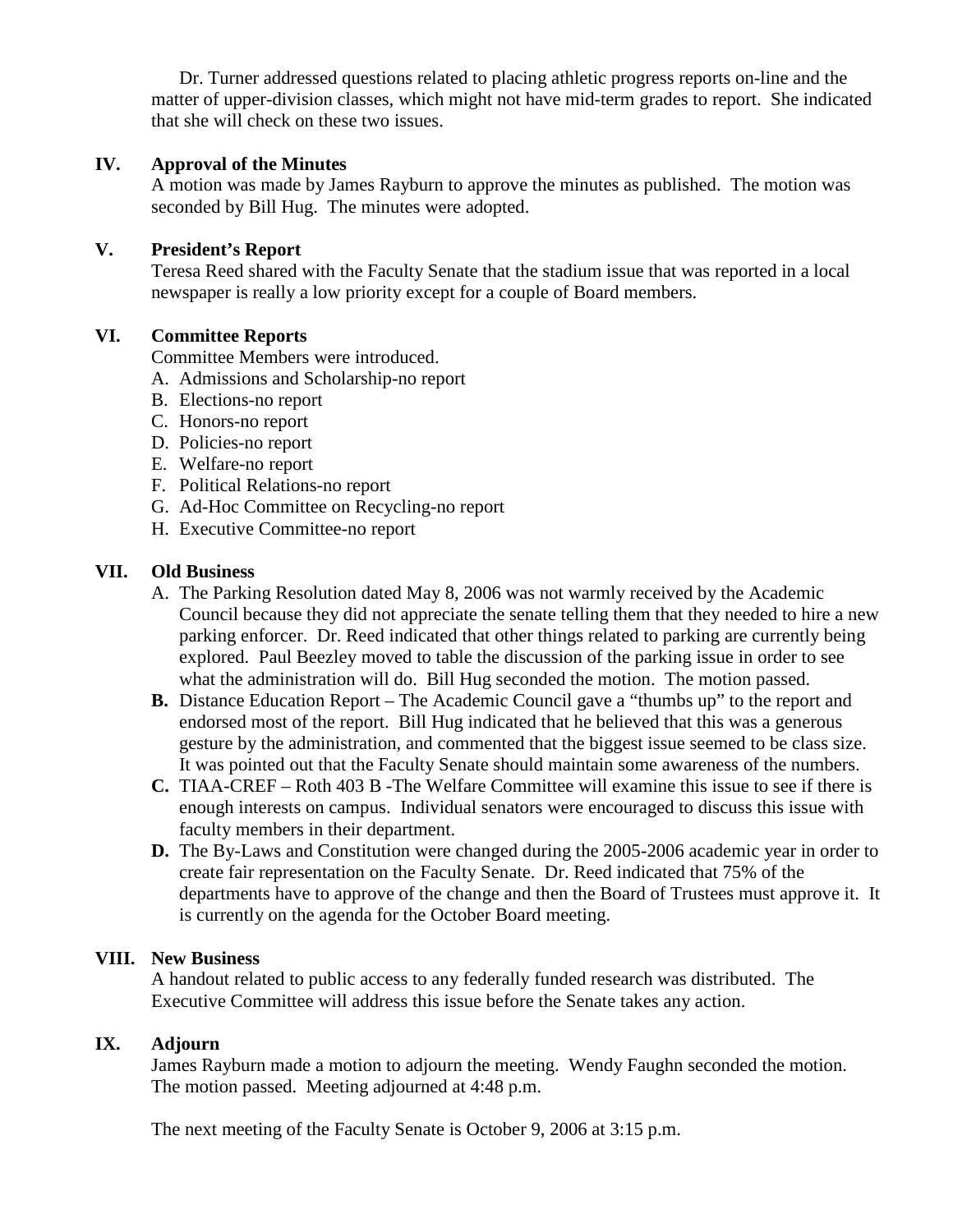# **Minutes: JSU Faculty Senate Meeting**

October 9, 2006

### **I. Call to Order**

Faculty President Teresa Reed called the meeting to order at 3:15 p.m.

Members Present:

Members Absent:

#### **II. Presentation by Suzanne La Rocca from Internal Audit**

Ms. La Rocca discussed and answered questions from Senate members about the new 782-tell line that is being implemented at JSU. She stated that the purpose of the hotline is to make things more efficient and help those employees who might have difficulty talking to their supervisors about alleged misconduct. Ms. La Rocca indicated that the line is for items such as misappropriation of assets. The line is not designed or intended to be a "tattle" line for reporting people who are not accurately reporting their annual leave, etc. She also reported that the federal government currently requires universities to comply with many federal acts and this is an example of something that universities will likely be required to implement at a later date anyway. The calls placed to the number will not be traceable, and additional information will be sent to faculty and staff so they will know what kinds of things should be reported.

### **III. Approval of Minutes**

Motion to approve minutes of the September meeting was made by Clark Hudspeth and seconded by Brent Cunningham. The minutes were approved as written.

#### **IV. President's Report**

Teresa Reed gave a re-cap of Suzanne La Rocca's report.

President Reed also shared information regarding the revision of the JSU Foundation Manual. The following items were discussed: Dispersements will require two signatures and then Melanie DeLap will sign. New foundation funds will require \$2,500 to start. If you are planning a conference, it must go through continuing education. If state funds are used and there is a profit, it is state profit and not foundation profit. These recommendations should go to the Foundation Board later in October.

The Athletic Department will keep a record of who returns athletic reports.

Do not say a book is required if it is not required.

Banner is up and running.

Dr. Turner wants the faculty to comment on the idea of having two graduation ceremonies (late afternoon and early evening) on Friday for the December graduation.

#### **V. Committee Reports**

**Executive Committee -** See handout on faculty retention. There is a need for more organized mentoring. An Aid in Relocation document can be passed as a resolution and sent up the chain of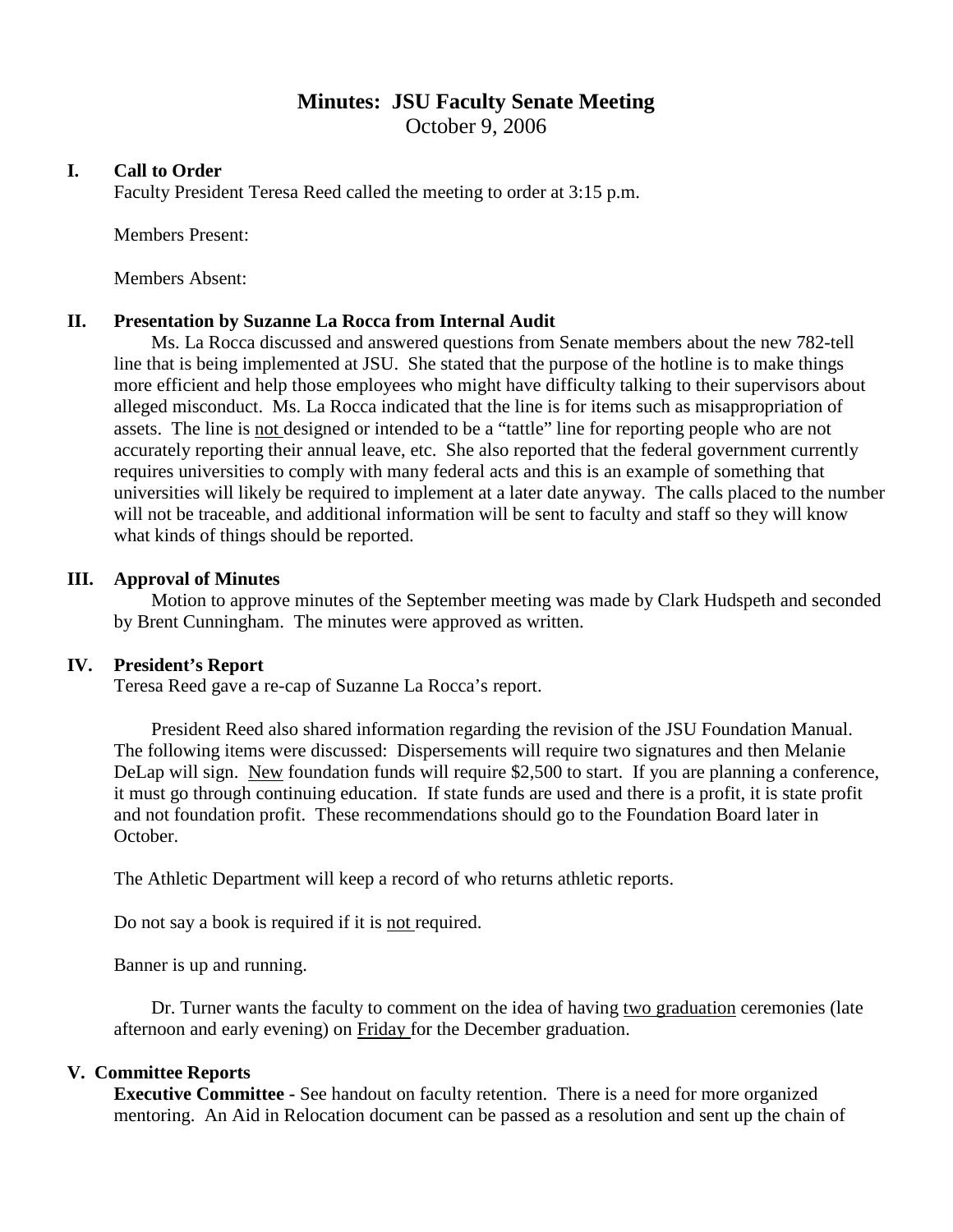command. There was discussion by Clark Hudspeth of whether the senate should pass a resolution related to this or take a softer approach.

A report was given to clarify the new faculty for 2006-2007. Dr. Turner reported to President Reed that of the 35 new faculty members 8 were new people (new positions). Judy Harrison in Human Resources will give President Reed information about turnover rates for the last 4-5 years.

### **Admissions and Scholarship -** no report

**Elections** - no report

**Honors** - there have been three emeriti nominations so far

**Policies** - no report

**Welfare -** The 403 b Roth became effective in January 2006 and the JSU targeted date for implementation is mid-2007. There will be some cost to the university. Human Resources will not do anything until Banner is implemented.

**Political Relations -** The Higher Education meeting is scheduled for October 10 at 10:30 a.m. at the Alumni House. Gordon Stone with the Higher Education Partnership will speak to the Faculty Senate in November.

## **VI. Old Business**

**A. Strategic Planning -** Based on her conversation with Dr. Turner; President Reed indicated that the plan can help the university seek funds. There was also some discussion about the university coming out from under the consent decree. The diversity plan will be folded into the Strategic Plan. At some point, the faculty will have a couple of weeks to offer input. The Senate will also have to decide if they are going to take a formal role in recommending the plan.

**B. Music Center** - President Meehan has sent a survey via email to the music faculty regarding the music center.

**C. Smoking at building entrances** - This is an issue for the building mangers and not the faculty senate. Present Reed will examine the minutes from earlier years to see if anything is mentioned about this issue.

## **VII. New Business**

**A. Final Examine Schedule** - Brent Cunningham indicated his concerns regarding the scheduling of final exams and when final grades are due. President Reed will examine her notes on this issue and report back to the Senate.

**B. Distance Learning** - concern was expressed regarding the fact that there are no labs for the locals to use to do their proctored work. Bill Hug indicated that there was nothing in the Distance Learning report about local students and testing locations. There is also no mention of adjuncts in the report. President Reed will do some more research in this matter.

**C. Assessment Survey -** Paul Beezley inquired as to whether the assessment survey is available online. Nobody seemed to know the answer to this question.

## **VIII. Adjournment**

Motion to adjourn was made by Brent Cunningham and seconded by Clark Hudspeth. Meeting adjourned at 4:30 p.m.

# **Minutes: JSU Faculty Senate Meeting** November 13, 2006

## **I. Call to order**

Faculty Senate President Teresa Reed called the meeting to order at 3:20 p.m.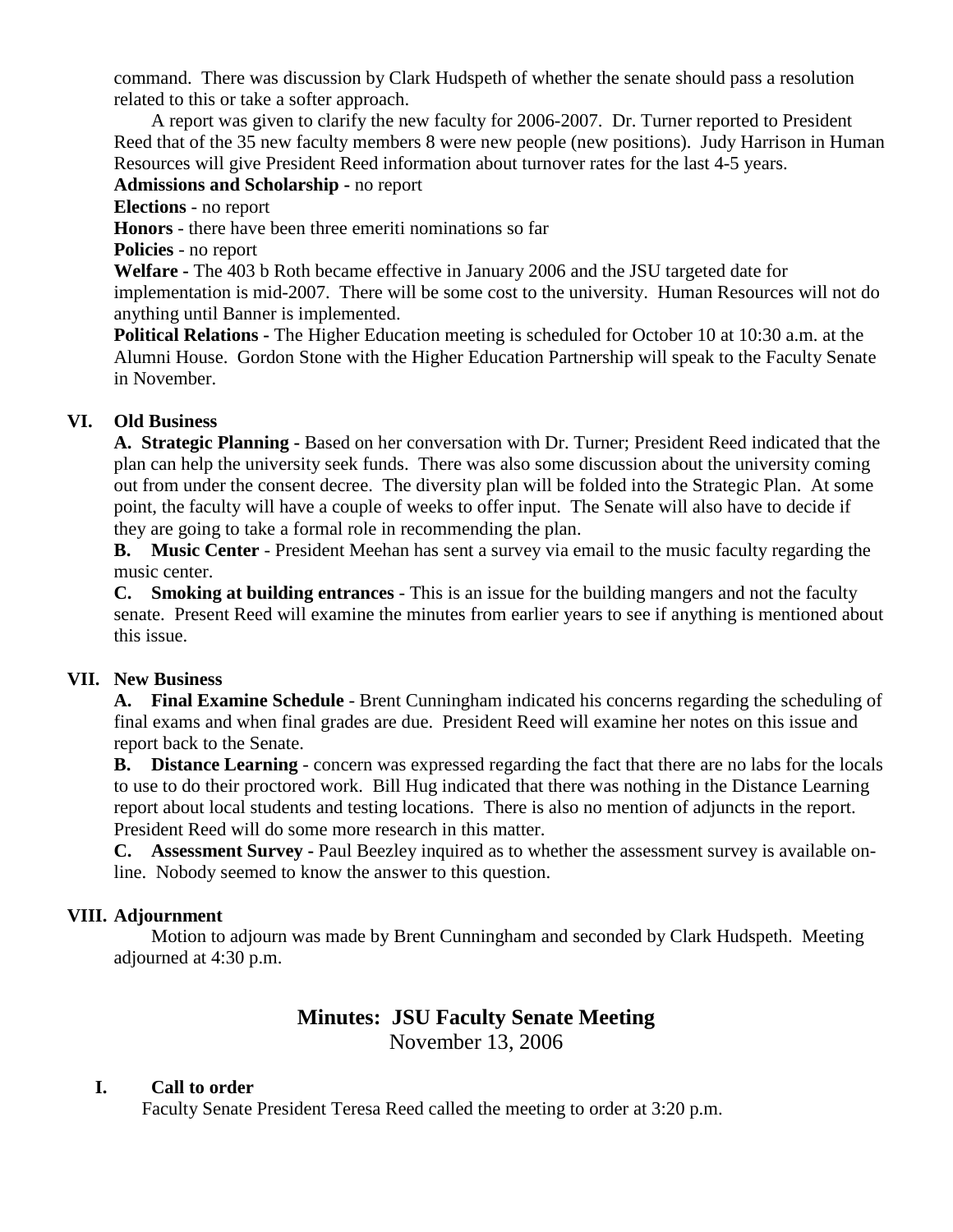Members Present: Paul Beezley, Tracy Broom, Laurie Charnigo, Roxana Conroy, Doug Clark, Brent Cunningham, Mike, Rick Davis, Moody Duff III, Wendy Faughn, Curt Gladen, Celia Hilber, Miriam Hill, Clark Hudspeth, Bill Hug, Augustine Ihator, S. Krishnaprasad, Bill Lowe, Lori Owens, Tom Phillips, James Rayburn, Teresa Reed, John Reynolds Jr., Mardracus Russell, Bethany Skaggs, Ed Smith, Eric Traynor.

Members absent: Jordan Barkley, Kristi Beam, Jess Godbey, Jimmy Griffin, Donna Herring, Jeff Zanzig.

II. Presentation by Gordon Stone, Executive Director of the Higher Education Partnership Mr. Stone expressed some concern regarding the tax cut rhetoric, but added that Governor Riley has been good to higher education so far and he thought that would continue. Mr. Stone also expressed his thanks to the faculty for their efforts. The Higher Education Partnership will be celebrating their 10-year anniversary in February. He also expressed optimism that the institutions of higher learning would work more closely together to achieve a level playing field in terms of funding.

Mr. Stone added that the budget for next year looks very promising and will likely include a bond issue. He also emphasized the situation regarding the affordability of college and argued that some states are beginning to make a move toward regulation of tuition. Mr. Stone cautioned against this move.

Mr. Stone asked faculty members to mark their calendars for the 2007 Higher Education Day, which is April 5.

#### **III. Approval of the Minutes**

Motion to approve minutes of the October meeting was made by Rick Davis and seconded by Michael Hilburn. The minutes were approved.

#### **IV. Committee Reports**

A. Executive Committee - presented a summary of the draft senate response to the Strategic Plan. The Executive Committee profiled 3 issues. President Reed asked if there were other issues the senate wanted to profile. According to Dr. Turner, the plan may be re-visited and revised over the next 5 years.

Bill Hug noted that it would be good if distance education were addressed by the senate. Paul Beezley expressed the need to address the adjunct situation and class size. Concerns were raised over how adjuncts and class size both impact our rankings.

Paul Beezley indicated his concern over the committee work and the issue of a foreign language component. President Reed indicated that she thought it would be a plus if the faculty were more involved in committee work. President Reed will examine the distance education and assessment concerns, make any changes to the proposal, and forward the new draft to members of the senate.

A faculty retention memo was distributed from Judy Harrison in Human Resources.

#### **V. President's Report**

President Reed clarified that the Athletic Department keeps a percentage of the athletic reports. They do not keep individual names as to who has returned the reports.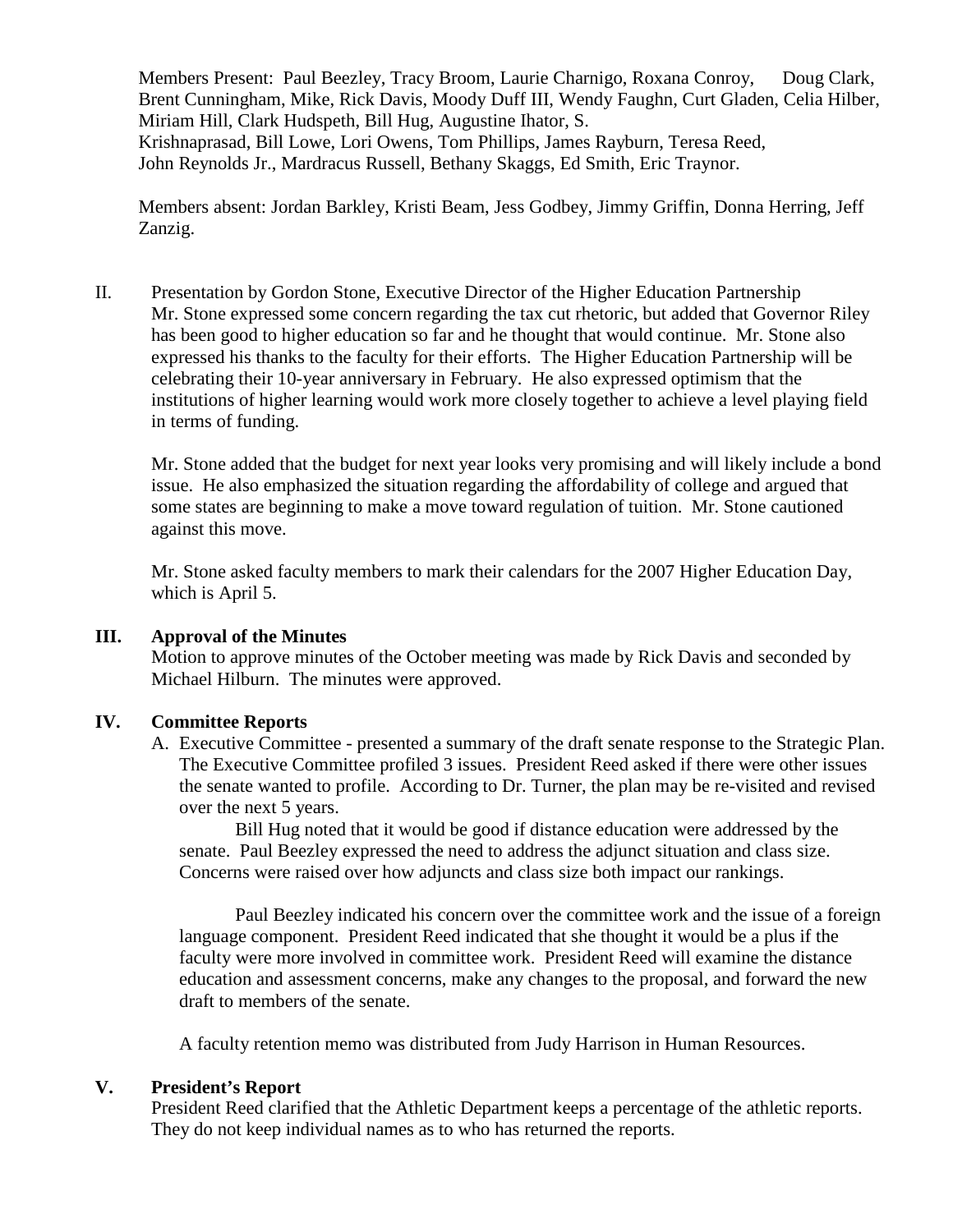Report from Academic Council - Dr. Meehan reported that we are getting a new scoreboard, a new sign for the TMB, and a new sign for the coliseum at a cost of \$1.3 million. Dr. Meehan said the signs will pay for themselves with advertising. According to Dr. Reed, it was also reported by Dr. Meehan that any skyboxes will have to pay for themselves and that any new stadium would have a wellness center and skyboxes.

Music Facility update - Dr. Meehan said that the survey was inconclusive. The Board of Trustees has also given Dr. Meehan permission to buy property in Jacksonville north of Stone Center for a possible music facility. The 2025 master plan includes the possibility of a bus system for the students.

The City of Jacksonville and JSU will contract to build new tennis courts that are up to standard. The city is doing a bond issue in order to help with the project.

President Reed also reported that faculty and students should utilize the online update of classes. The printed version is almost obsolete because of numerous changes.

### **VI. Committee Reports – continued**

- B. Admissions and Scholarship no report
- C. Elections no report
- D. Policies Dr. Beezley is working on a tuition waiver that compares JSU to other state systems.
- E. Honors 3 people have been nominated for emeriti status.
- F. Welfare no report
- G. Political Relations no report

#### **VII. Old Business**

A. Distance Education - According to Sherri Restauri in Distance Education, Self Hall (one-time occurrence) and Merrill Hall (numerous reserve opportunities) may be reserved for proctoring distance-learning exams.

According to Restauri, distance education does not use any more adjuncts than any other program at the university.

- B. December Graduation on Friday ¾ of faculty responded; almost everybody favors the Friday afternoon/Friday evening graduation.
- C. Smoking Areas Dr. Turner is waiting to hear about designated smoking areas.
- D. Suzanne La Rocca, Internal Auditor is open to having faculty representatives on any committee that deals with this issue. She will mention it to Dr. Meehan.
- E. President Reed will check with Dr. Turner regarding the issue of scheduling of finals.

#### **VIII. New Business**

None

#### **IX. Adjournment**

Motion to adjourn was made by Brent Cunningham and seconded by Jim Rayburn. The meeting adjourned at 4:40 p.m.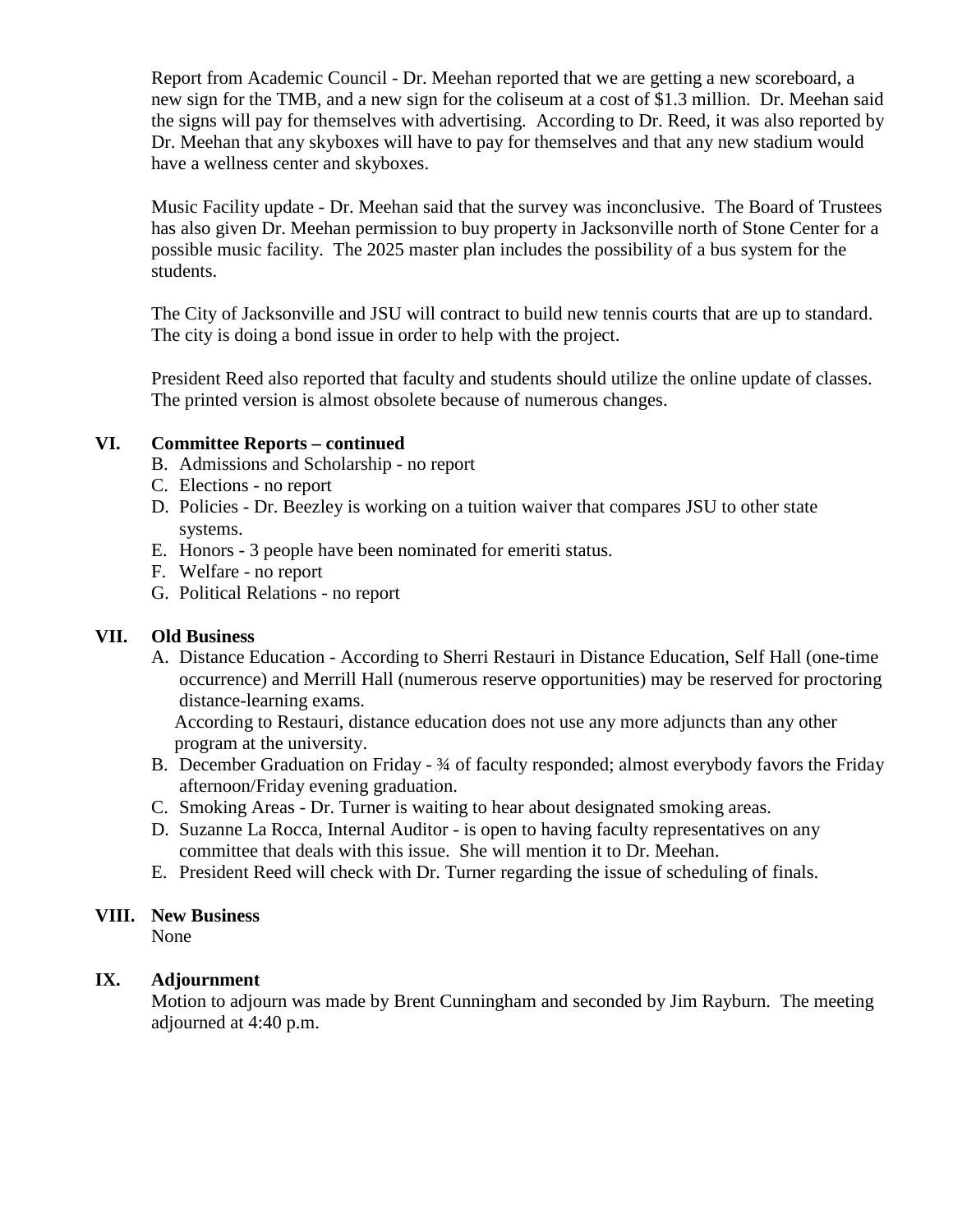# **Minutes: JSU Faculty Senate Meeting** December 11, 2006

### Call to Order

President Teresa Reed called the meeting to order at 3:20 p.m.

Members Present: Kristi Beam, Laurie Charnigo, Roxana Conroy, Rick Davis, Wendy Faughn, Curt Gladen, Jess Godbey, Celia Hilber, Miriam Hill, Clark Hudspeth, Bill Hug, Augustine Ihator, S. Krishnaprasad, Bill Lowe, Lori Owens, James Rayburn, Teresa Reed, John Reynolds, Tim Roberts, Bethany Skaggs, Ed Smith, Eric Traynor.

Members Absent: Jordan Barkley, Paul Beezley, Tracy Broom, Brent Cunningham, Jimmy Griffin, Donna Herring, Mardracus Russell, Jeff Zanzig.

#### *Approval of the Minutes*

Motion to approve the minutes was made by Eric Traynor. James Rayburn seconded the motion. The minutes were approved.

#### **President's Report**

- A. Dr. Reed indicated that the Board of Trustees would likely have the final say on any changes to the Strategic Plan.
- Academic Council it was announced that the Council did take our suggestion that there should be a Strategic Planning Committee that would include more faculty, students, and miscellaneous members on committees, including the Strategic Planning Committee.
- Banner System Dr. Reed informed the Senate that the business implementation portion is done and that banner will be utilized on Preview Day in February 2007 for Fall 07 Registration. Students will use the old system to register for May and Summer 2007 (on Feb. preview day).

#### **Committee Reports-**

- A. Executive Committee no report
- B. Admissions no report
- C. Elections no report
- D. Honors no report
- E. Policies no report
- F. Welfare no report
- G. Political Relations no report

#### **Old Business**

A. Senate Response to Strategic Plan - a few changes were made. Bill Hug stated that the response did "strike the right note." Motion was made to make this a recommendation. Jim Rayburn seconded the motion. Motion carried.

During this discussion, Jim Rayburn asked why the university had a goal of 10,000. In other words why is 10,000 the magic number. Dr. Reed indicated that perhaps Dr. Meehan could answer that question when he meets with the Senate about the Strategic Plan.

- B. Smoking Areas Dr. Turner informed President Reed that it may be that building managers will determine this.
- C. Schedule for Grades By Fall of 2007, final exams will start at 4:30 p.m. on Academic Preparation Day and end at 10:00 noon on Tuesday (a week later).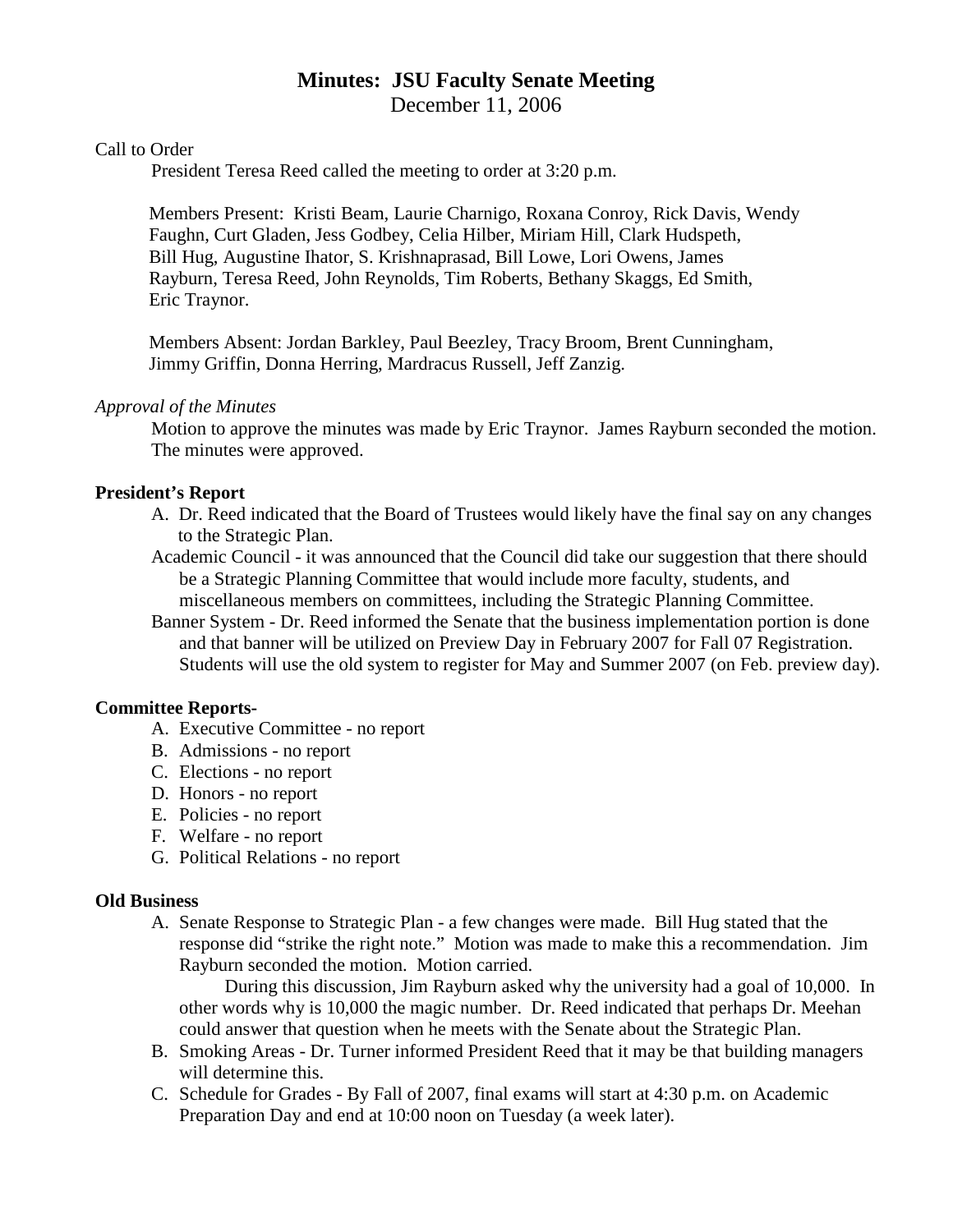D. Relocation for faculty - Dr. Turner passed this recommendation on and is talking with Dr. Delap as well. The recommendation included the use of a realtor, etc.

#### **New Business**

- A. New Academic Calendar trying to establish a two-year plan. A handout was distributed with the various proposals. Senators were instructed to seek input from their departments. It is uncertain as to how these new proposals will impact the marathons. Dr. Reed will check on this.
- B. Complaints about faculty access system a request was made by senators for Dr. Reed to try and determine why the system is unavailable at certain times.
- C. President Reed informed the Senate that our faculty would be receiving an email from a Ph.D. Student in Education Administration who is profiling Faculty Retention. The student is conducting the survey on-line and she is willing to share the final results with those who participate.

#### **Report from Pete Conroy-Environmental Policy and Information Center at Ft. McClellan.**

- A. Observatory is almost complete.
- B. The Little River Canyon Project is ongoing. The building will be completed in about 18 months. The building will also have classrooms. JSU owns 60 acres next to the park.
- C. Mr. Conroy then discussed the investments that JSU has made in the Ft. McClellan and argued that it is part of a major growth pocket. He also elaborated on the opportunity for Alabama and this region because of the film industry. Governor Riley is currently seeking a tax incentive package for the film industries so movies will be made here in Alabama. Other opportunities may also come from sound and light technologies. At the higher education level, there is also the potential for the communication and English departments. Mr. Conroy noted Senator Richard Shelby's interest in various technologically related projects at JSU.
- D. Music Department at McClellan Mr. Conroy is an advocate of this and he encouraged the Senate to look at other universities who have done similar things. He noted that at the other schools transportation from the main campus to the music department facilities was not a problem because 90% of the students owned their own cars.

#### **Motion to Adjourn**

Motion to adjourn was made by Jim Rayburn and seconded by Eric Traynor. The meeting adjourned at 4:25 p.m.

# **Minutes: JSU Faculty Senate January 22, 2007**

#### **Comments from Drs. Meehan, Turner, and Simmons:**

Dr. Reed convened the Senate at 3:17, and welcomed President Bill Meehan; Dr. Rebecca Turner, Vice President for Academic Affairs, and Dr. Alicia Simmons, from the Office of Institutional Research and Assessment. They had been invited to address Senate concerns over the strategic plan.

To open discussion, Dr. Reed asked the President about rationales for the enrollment goal of ten thousand students. Dr. Meehan explained that this number was set in 1999, soon after he became University President. He stated that "there is nothing magic about ten thousand," that it is a reasonable goal which will enhance public relations and funding efforts, and that the University's resources can sustain the increase.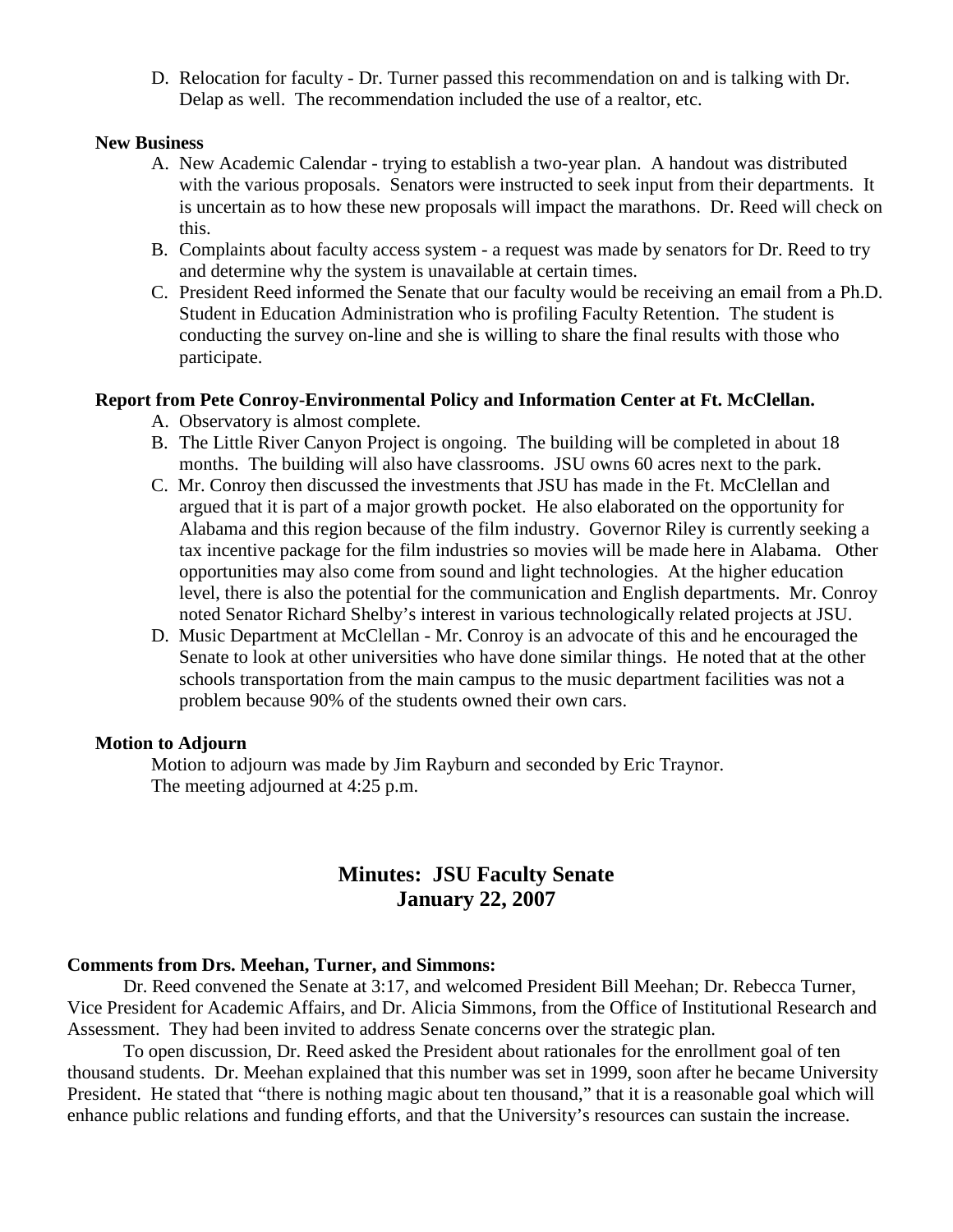In reference to concerns over adjunct faculty, President Meehan indicated the proportion of full-time to adjunct faculty at JSU compares favorably with that at similar institutions: 71% of JSU faculty are fulltime, while 66.5% of North Alabama's are full-time, and 31% of Troy State's.

Clark Hudspeth raised a question about quality of education JSU provides: some faculty feel that the University is more attentive to enrollment than to academic standards. Dr. Meehan noted that the University has more discipline-accredited programs than any other regional institution in the state; he called particular attention to the College of Business, which is among the nation's most highly rated. Dr. Turner added that she would like to see JSU develop additional academic programs, graduate as well as undergraduate, including doctoral programs. The President also cited the University's assessment efforts and the English Competency Examination as reflections of the institution's commitment to quality; the ECE, he said, is essential in promoting the language proficiency of JSU graduates.

In response to a question from Dr. Reed concerning graduation rates, Dr. Simmons stated that JSU's graduation rate over a six-year period is thirty-six percent. She noted that, while the figure seems low, it may be somewhat misleading, since the substantial numbers of students transferring in and out of JSU make it difficult to track their academic careers. Graduation rates for conditionally admitted and developmental students are significantly lower.

Paul Beezley commented that, given the strategic plan's emphasis on preparing JSU students to function as global citizens, foreign languages are essential; yet our foreign language program remains extremely small--offering only two languages--and few curricula require a second language. Dr. Turner noted the growing need for teachers of foreign languages in Alabama's public schools as well, but explained that funding is the problem.

#### **Approval of Recommendation on Increased Tuition Waivers:**

Dr. Reed thanked Drs. Meehan, Turner, and Simmons for addressing the Senate, and, because some Senators would soon be leaving to meet 4:30 classes, she turned to old business requiring a vote. Senators reviewed a recommendation designed to promote attraction and retention of faculty; it suggests full tuition waivers to faculty, staff, and dependents for at least one course per term, and half tuition waivers for additional courses. The document was approved unanimously, with a revision to emphasize the increased compensation or value added which the new waivers represent; this should enhance its appeal to new faculty.

#### **Approval of Minutes:**

Minutes from the December, 2006, meeting were approved as written.

#### **Announcements:**

Dr. Reed had several items:

The Strategic Planning Committee will meet January 31; members will discuss implementing and documenting the Strategic Plan.

Operations in Human Resources are now conducted entirely on Banner; be sure to check pay stubs to ensure they are accurate and include all essential information.

Bill Hubbard will be offering training sessions in Luminis/My JSU.

Telephone registration has been eliminated; only two percent of registration was done by phone, and the computers for phone registration are obsolete.

A search is underway for an Associate Vice President for Enrollment Management and Student Affairs; Dr. Alicia Simmons chairs the Search Committee.

#### **Committee Reports:**

Executive Committee - no report.

Admissions and Scholarship - no report.

Elections - Letters have been sent to those departments with Senators whose terms are concluding. Policies - no report.

Honors - Calls for emeriti nominations are going out.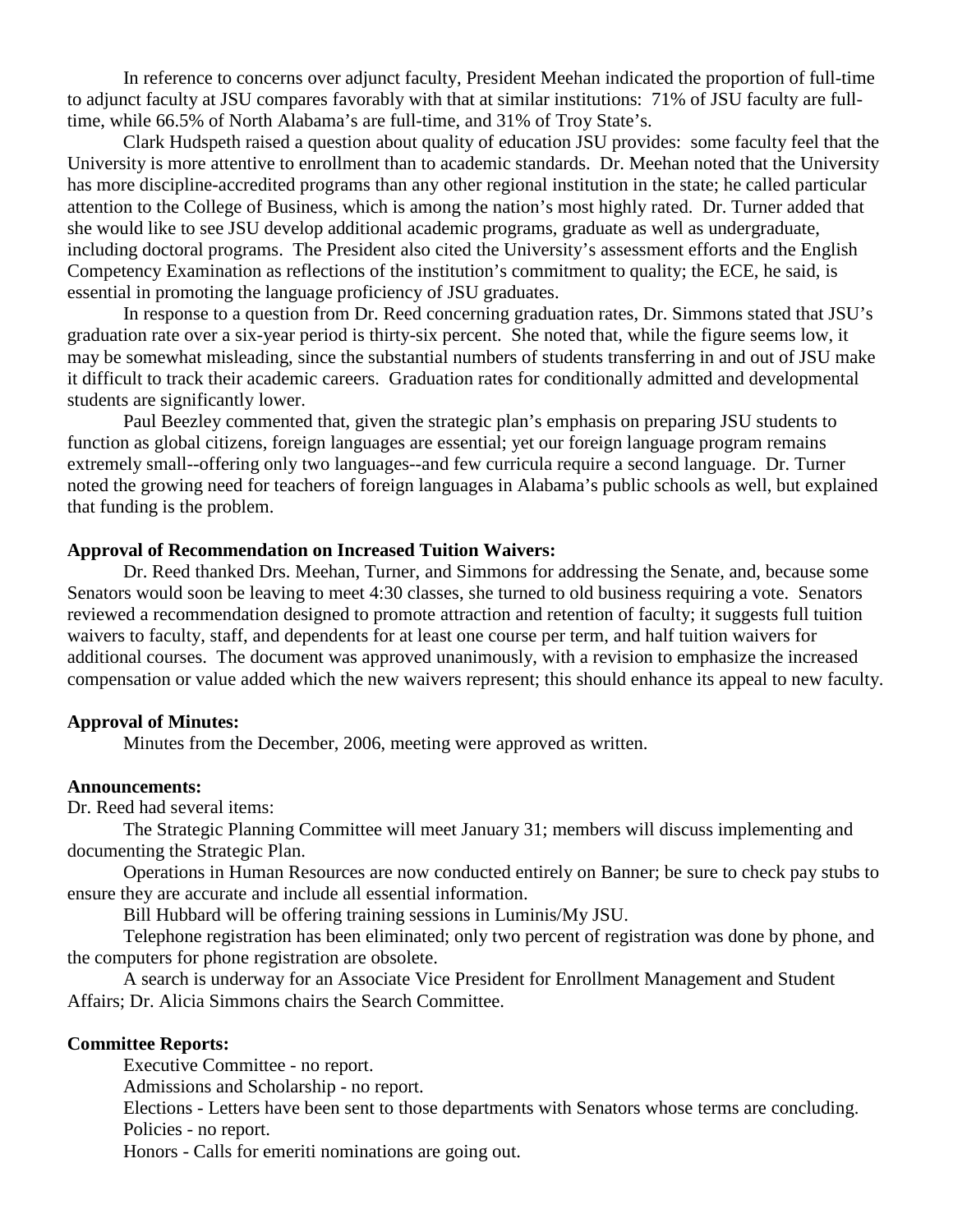Political Relations - no report.

### **Old Business:**

The new academic calendar is being finalized; the academic year will probably start later, and will not include a week-long break at Thanksgiving.

The tour of McClellan, which Pete Conroy conducted for the Senate, was enjoyable and very informative. He has offered to do a second tour for Senators who missed it.

Regarding faculty's mainframe access for entering grades: Randy Harper explains that the computer is shut down between 11:45 pm and 8:00 am so that "batch processing" can be done. Once the Banner system is implemented, faculty should have 24-hour access, with only occasional shutdowns.

### **New Business:**

Dr. Safaa Al-Hamdani is collecting Books for Baghdad, and projects a May shipment date. Faculty should contact Safaa to learn what is needed.

### **Adjournment:**

The meeting ended at 4:45 pm.

# **Faculty Senate Minutes February 12, 2007**

## **I. Call to Order**

President Teresa Reed called the meeting to order at 3:15 p.m.

**Members Present:** Jordan Barkley, Paul Beezley, Roxana Conroy, Rick Davis, Wendy Faughn, Curt Gladen, Miriam Hill, Clark Hudspeth, Bill Hug, S. Krishnaprasad, Bill Lowe, Lori Owens, James Rayburn, Teresa Reed, John Reynolds, Tim Roberts, and Ed Smith.

**Members Absent:** Kristi Beam, Tracy Broom, Laurie Charnigo, Brent Cunningham, Doug Clark, Jess Godbey, Jimmy Griffin, Donna Herring, Celia Hilber, Augstine Ihator, Mardracus Russell, Bethany Skaggs, Eric Traynor, and Jeff Zanzig.

## **II. The President's Report**

- A. The Strategic Plan the JSU Board of Trustees passed the plan with "little fuss."
- B. Academic Council there have been no academic council meetings since the last senate meeting.

## **III. Committee Reports**

- A. Executive Committee No Report
- B. Admissions and Scholarships No Report
- C. Elections-Jim Rayburn reported that he had only heard from 3 departments regarding their new senators for the Fall 2007 term. The outgoing senators will bring the incoming senators to the May 2007 Senate meeting to introduce them to other Senate members. Outgoing senators were encouraged to check with their department heads regarding the election of new senators.
- D. Honors No Report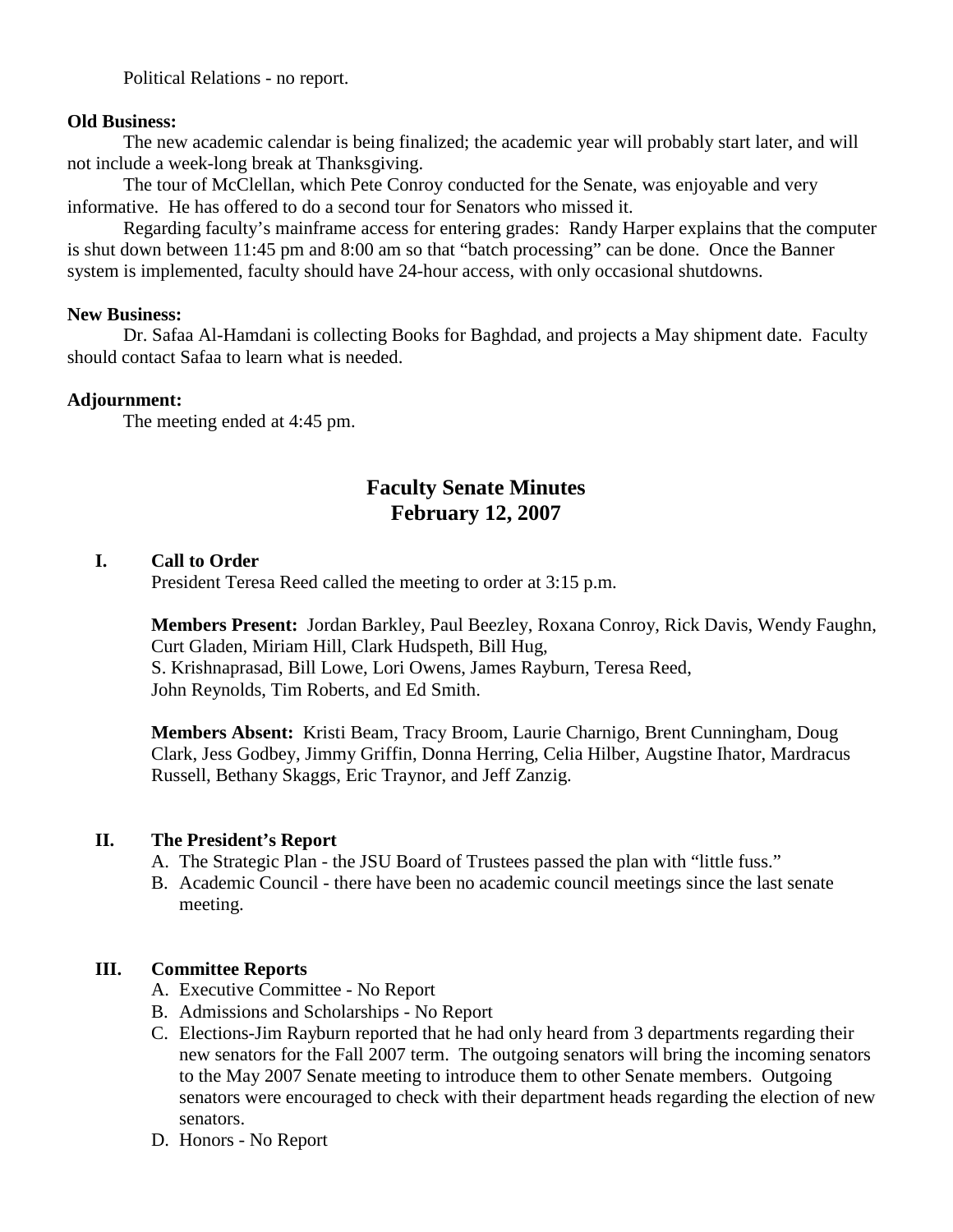- E. Policies No Report
- F. Welfare No Report
- G. Political Relations No Report

# **IV. Approval of Minutes**

The approval of the January Senate minutes was delayed until a quorum was present. A motion to approve the minutes was made by Miriam Hill and seconded by Jim Rayburn. Motion carried.

# **V. Old Business**

- A. Relocation for faculty Dr. Reed distributed the final draft of this document.
	- Faculty Retention President Reed informed the senate that Dr. Turner indicated that the Administrative Council would be recommending an ad hoc committee to suggest changes to retention of faculty, specifically that the university provide 100% tuition waiver for 5 hours per term and 50% thereafter for faculty, dependents, and staff.
- B. Discussion regarding the comments by Drs. Meehan, Turner, and Simmons Some Senators indicated that they did not feel that the quality issue regarding student enrollment was adequately addressed. There was also a question regarding the emphasis on accreditation as an indicator of standards. Overall, some members of the senate seemed to still be concerned that quality would be sacrificed in order to achieve greater enrollment. There was also some discussion about the need to provide a better support system for the JSU students who do not perform well. A motion was made by Jim Rayburn and seconded by Clark Hudspeth to shift the issue back to the Executive Committee. The motion carried.
- C. The Books for Baghdad program continues. For more information, contact Dr. Safaa Al-Hamdani.

# VI. **New Business**

- A. Visit by Claudia McDade from Learning Services the Senate agreed to ask Claudia McDade to speak to the Senate regarding how developmental students are measured. The motion was made by Rick Davis and seconded by Miriam Hill. The motion carried.
- B. Representation from Distance Education the suggestion was made regarding the possibility of having someone from Distance Education serve as an ex-officio member of the Senate. The comparison was made to Tracy Broom in the Athletic Department playing a similar role. Parliamentarian Rick Davis suggested amending the constitution so the president, with the approval of the Senate, can nominate an ex-officio member on a year-to-year basis depending on the issue. The full Senate would vote on the ex-officio member. The Senate decided to delay any action on this matter until it could be determined if the Athletic Department representation came about as a result of a resolution by the Senate.
- C. Survey of Student Engagement Results President Reed distributed a handout summarizing these results.
- D. Search Committee for Associate Vice-President for Student Affairs Paul Beezley asked if there were any faculty representation for the search for this committee. President Reed will check on this issue.

# **VII. Adjournment**

A motion to adjourn was made by Clark Hudspeth and seconded by Bill Hug. The motion carried. The meeting adjourned at 3:55 p.m.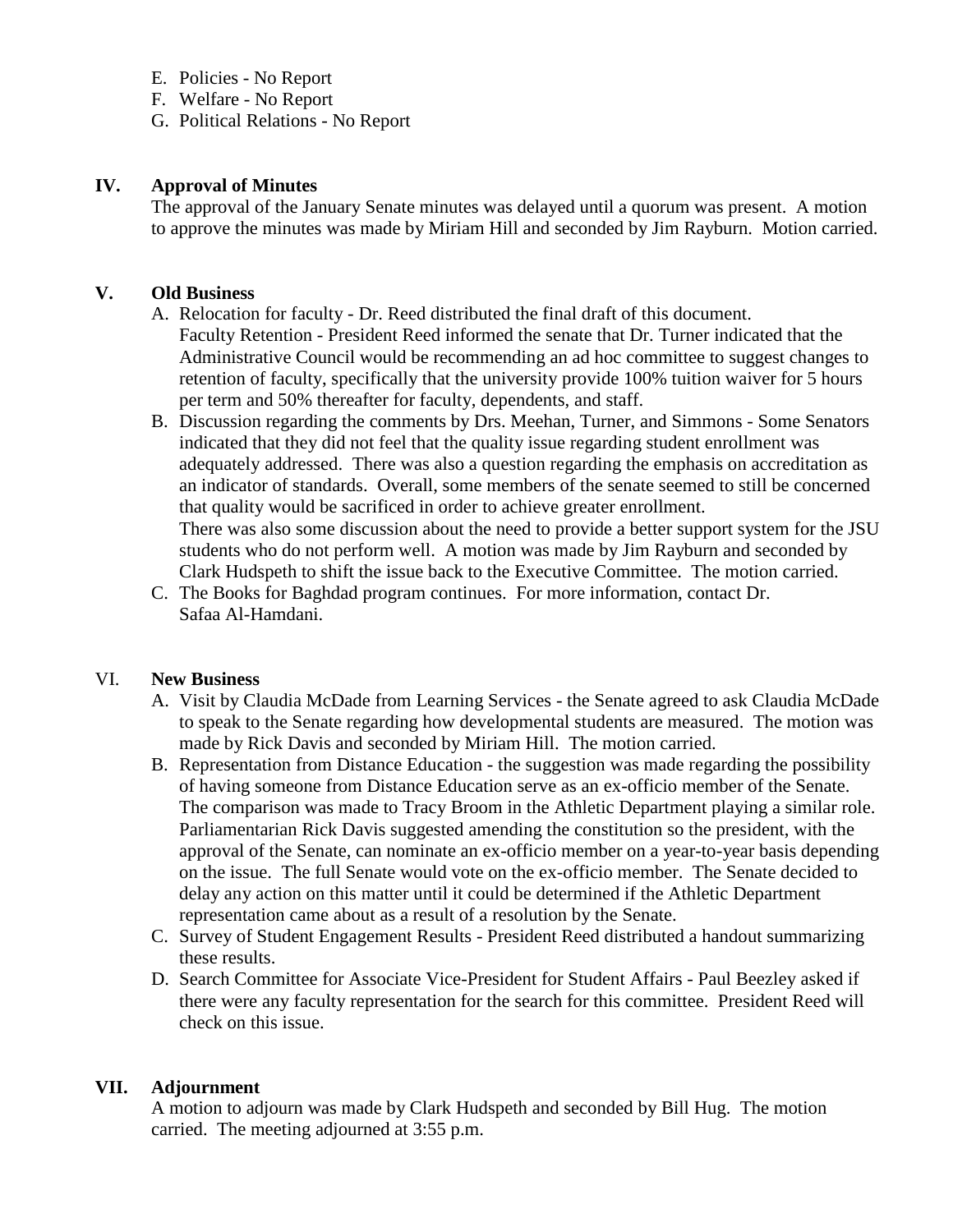# **Faculty Senate Minutes March 12, 2007**

### **I. Call to Order**

President Teresa Reed called the meeting to order at 3:16 p.m.

**Members present:** Jordan Barkley, Kristi Beam, Paul Beezley, Roxana Conroy, Brent Cunningham, Wendy Faughn, Curt Gladen, Jimmy Griffin, Celia Hilber, Miriam Hill, Bill Hug, Augustine Ihator, S. Krisnaprasad, Bethany Latham, Lori Owens, Teresa Reed, James Rayburn, John Reynolds, Ed Smith.

**Absent**: Tracy Broom, Laurie Charnigo, Doug Clark, Rick Davis, Jess Godbey, Donna Herring, Clark Hudspeth, Bill Lowe, Tim Roberts, Eric Traynor, Jeff Zanzig.

#### **II. Approval of the Minutes**

The motion to approve the February minutes was made by James Rayburn and seconded by Paul Beezley. The motion carried.

The president utilized her right of presidential privilege and addressed the topic of New Business while a quorum was present.

### **III. New Business**

- A. **Appeals process for the denial of tenure or promotion**  A candidate for full professor was denied and has indicated that they will be appealing. Dr. Reed shared with the senate the options available in forming a committee to address this issue. Option one - the Senate President can present a list to the Senate and the Senate may vote yes or no on the list. Option two - we may vote by college to form the committee. After some discussion, a motion was made by Paul Beezley and seconded by Celia Hilber for the senate president to appoint the committee and the senate approve or disapprove the committee.
- B. **Revision of faculty handbook** the faculty handbook is currently being revised primarily by Dean Wade. A motion was made by Celia Hilber and seconded by Wendy Faughn to give this matter to the Policy Committee so they can at least address/clarify the appeals process in the handbook. The motion carried. There was more discussion regarding the handbook revisions and Dr. Reed indicated that she would speak with Dr. Turner regarding clarification about the revision process.
- C. **Distinguished Professor position** our guest speaker was Jim Roberts from the Music Department. Dr. Roberts addressed the issue of creating the position of Distinguished Professor at JSU. Dr. Roberts stressed that this rank award should be rare and not automatic, and that the rank should be permanent and the salary raise should be the same. Furthermore, professors would need to apply for this position. After some discussion regarding particulars (salary, years of service, etc), a motion was made by James Rayburn and seconded by Paul Beezley to table the discussion. The motion carried.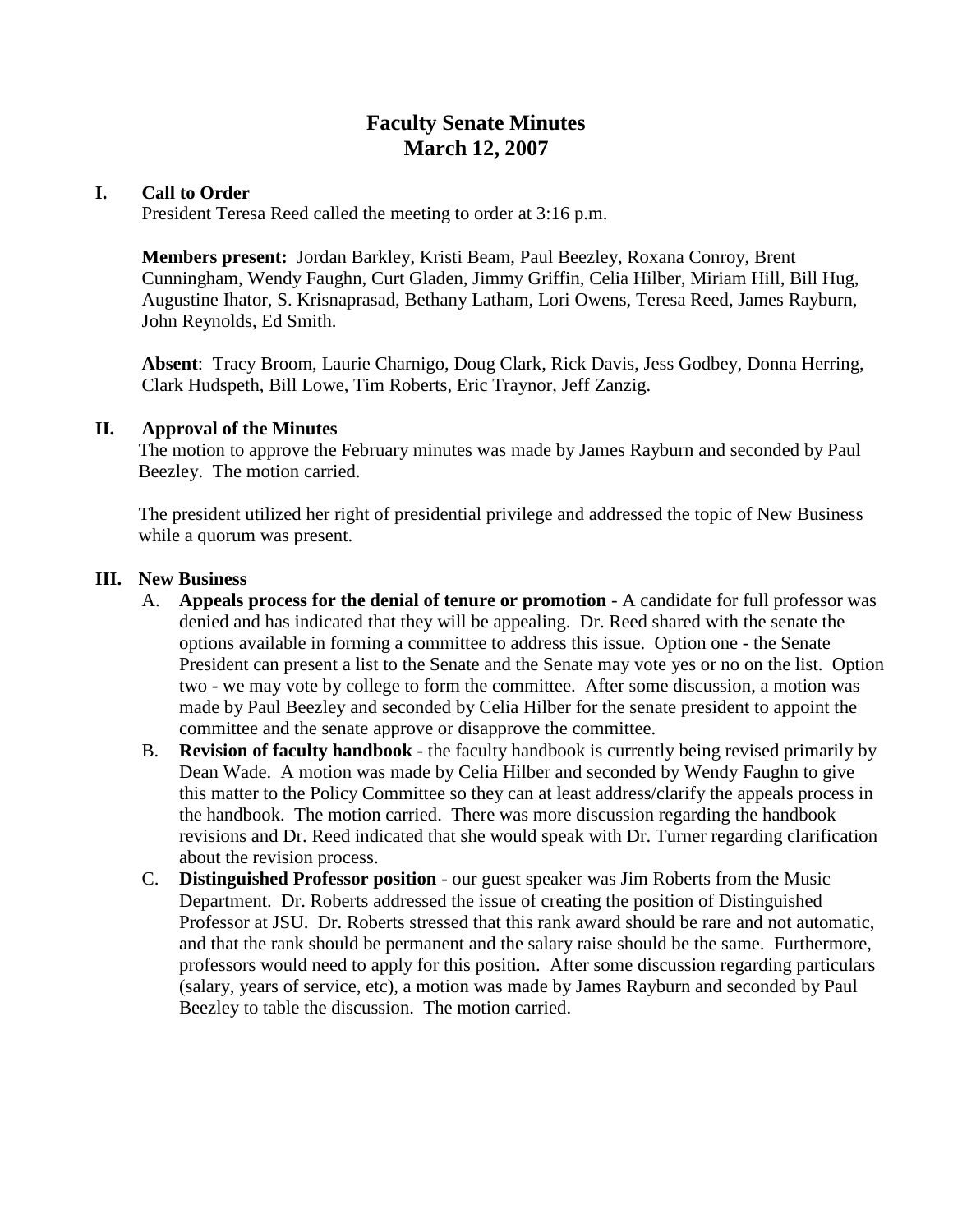D. **Mainframe Access** - only the official advisor and department secretary will have access to the mainframe. Access is restricted to your department's majors. We think faculty will have access to department minors as well. The new system will also track who cleared the student to register.

# **IV. President's Report**

- A. **Transit System -** JSU has been allocated \$1.2 million for the establishment of a bus transit system. The allocation was made via the office of Senator Richard Shelby. The consultant indicated that the population and situation warrants the establishment of a transit system. The proposal included 2 on campus routes and two off campus routes. Mayor Smith of Jacksonville expressed an interest in helping with the operational costs because the students would have access to stores in the city of Jacksonville. The money from Senator Shelby is NOT for operational costs. The city of Jacksonville has a special fund and can contribute 40% of the cost. Vice-President Carlson has no real desire to operate a bus system because of concerns over how to maintain the buses and other issues. Future meetings with Vice-President Carlson will address the projected cost of the project. If the system is implemented, approximately \$80 in student fees will be charged.
- B. **Associate VP for Enrollment Management and Student Affairs**  a list of the finalists for this position and their interview dates was distributed to the faculty.
- C. **Online graduate program** in Managing and Engineering degree in 18 months.
- D. **The Strategic Planning Committee** is meeting regularly.
- E. **Academic Council -** Distance Education will be holding Luminis training and will also set up training for entire departments, if necessary.

## **V. Committee Reports**

- A. **Elections**  James Rayburn said that 7 of 13 departments have spoken with him regarding senate elections
- B. **Policies**  No Report
- C. **Honors -** The committee has met and determined the finalists for the various awards.
- D. **Welfare -** senators were asked to poll their faculty regarding the issues of dental coverage and prescription drug plans to see if faculty members are satisfied or not. Senators should report their results to Kristy Faughn.
- E. **Political Relations**  Lori Owens reminded faculty of Higher Ed Day on Thursday, April 5.

# **VI. Old Business**

- A. **Attraction and Retention of Faculty -** Dr. Meehan has approved a committee to look at this. There will be Senate representation on the Committee.
- B. **Claudia McDade** with Learning Services will be speaking to the Faculty Senate in April.
- C. **Representation from Distance Education** on the Faculty Senate-Our student worker, Emily, is researching the documents to see what other information might be available.
- D. **Faculty Survey**  the faculty will be receiving this as an email. Faculty members are encouraged to complete the on-line survey. A second email will arrive after Spring Break. Completing the survey makes faculty eligible for a gift certificate and the graduate student will share the results of the survey with the university.
- VII. **Announcements**  The May meeting of the Faculty Senate will be held in the Gamecock Center. Outgoing senators are asked to bring the new senators with them to the May meeting.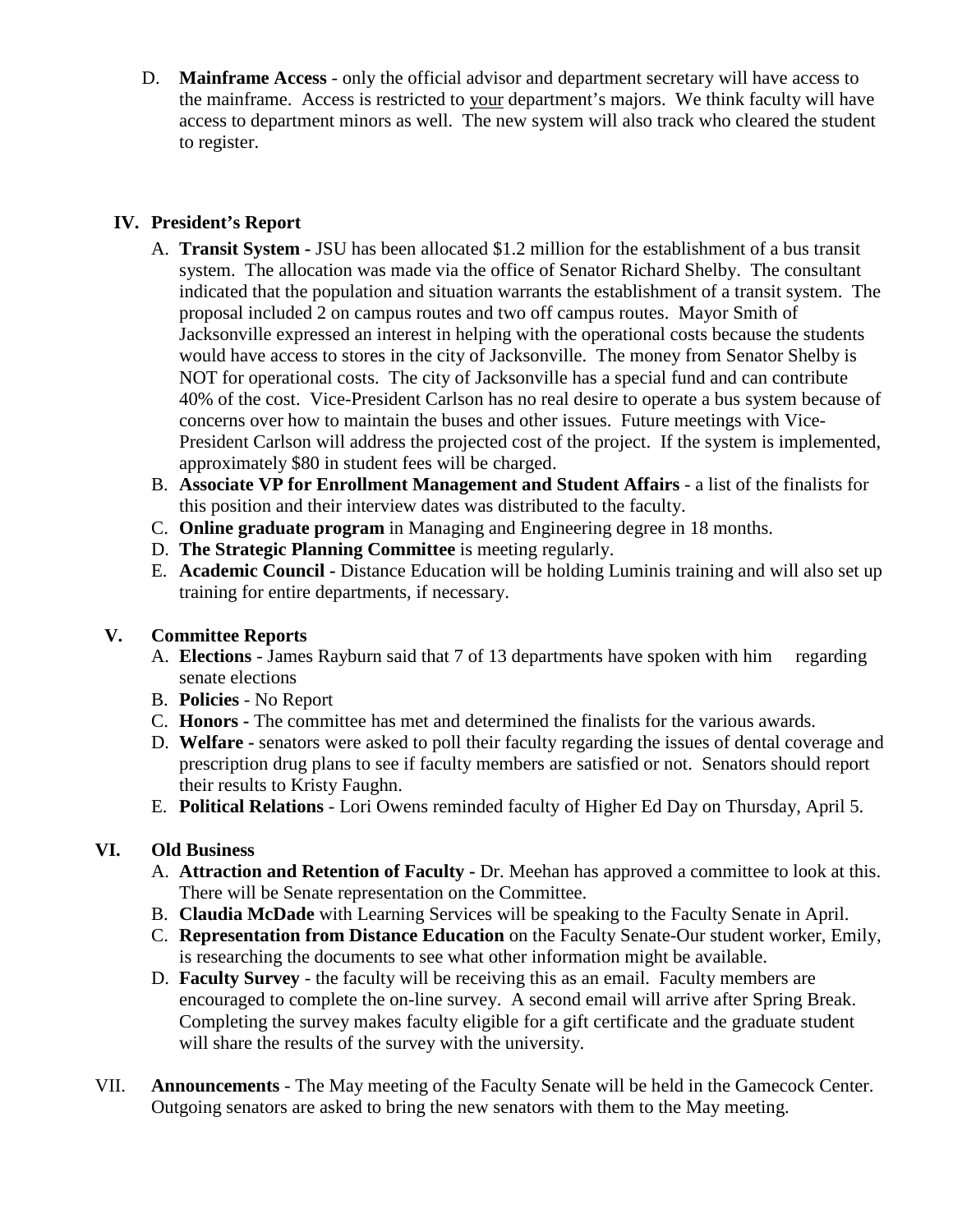VIII. **Adjourn -** James Rayburn moved to adjourn the meeting and Celia Hilber seconded the motion. The motion carried. The meeting adjourned at 4:50 p.m.

# **Faculty Senate Minutes April 9, 2007**

### **I. Call to Order**

Senate President Teresa Reed called the meeting to order at 3:16 p.m.

**Members Present**: Jordan Barkley, Paul Beezley, Tracy Broom, Laurie Charnigo, Roxana Conroy, Brent Cunningham, Rick Davis, Curt Gladen, Celia Hilber, Miriam Hill, Clark Hudspeth, S. Krishnaprasad, Bethany Latham, Lori Owens, James Rayburn, Teresa Reed, John Reynolds, Tim Roberts, and Eric Traynor.

**Members Absent**: Kristi Beam, Doug Clark, Wendy Faughn, Jess Godbey**,** Jimmy Griffin, Donna Herring, Bill Hug, Augustine Ihator, Bill Lowe, Mardracus Russell, Ed Smith, and Jeff Zanzig.

## **II. Presentation by Dr. Claudia McDade - Academic Center for Excellence**

Dr. McDade operates the Learning Services Department at JSU, which has received national distinction. The Center helps prepare students for the math and English placement tests, assists seniors in résumé writing, offers ACT prep workshops, and offers remediation for students who fail the ECE. Dr. McDade utilized an informative power points presentation in discussing students' performance in writing skills and math.

#### **III. Approval of the Minutes**

Motion was made by Celia Hilber and seconded by Clark Hudspeth to approve the March minutes with the following changes: Section III. C. should read "revise the recommendation and table the discussion." Section IV. C. should read "has been established." The motion carried.

#### **IV. President's Report**

- **A. Strategic Planning** members will be prioritizing things to be funded in the upcoming academic year.
- **B. Banner** operation data storage process (ODS). ODS will help with database and with touch-net in order to assist with web payments**.**
- **C. Luminis -** new "real-time" software will be utilized. The integration of Luminis with Blackboard is also occurring**.**
- **D. Web Sites -** the process of updating campus web sites into Word instead of HTML will provide a common look for web pages**.**
- **E. University Calendar -** Kelly Osterbind commented and clarified items related to the calendar. The university is attempting to develop a long-term 2-year calendar plan to try and coordinate with the local schools. A fall break is not likely because it would be difficult to implement in order to complete the term in a timely fashion.
- **F. Appreciation from Dr. DeLap**  Dr. DeLap was very complimentary of the March 10 Preview Day.
- **G. Application rates**  see handout on this topic. Also see the JSU Factbook, p. 33. The Office of Institutional Research found that fewer and fewer students are enrolling after being accepted.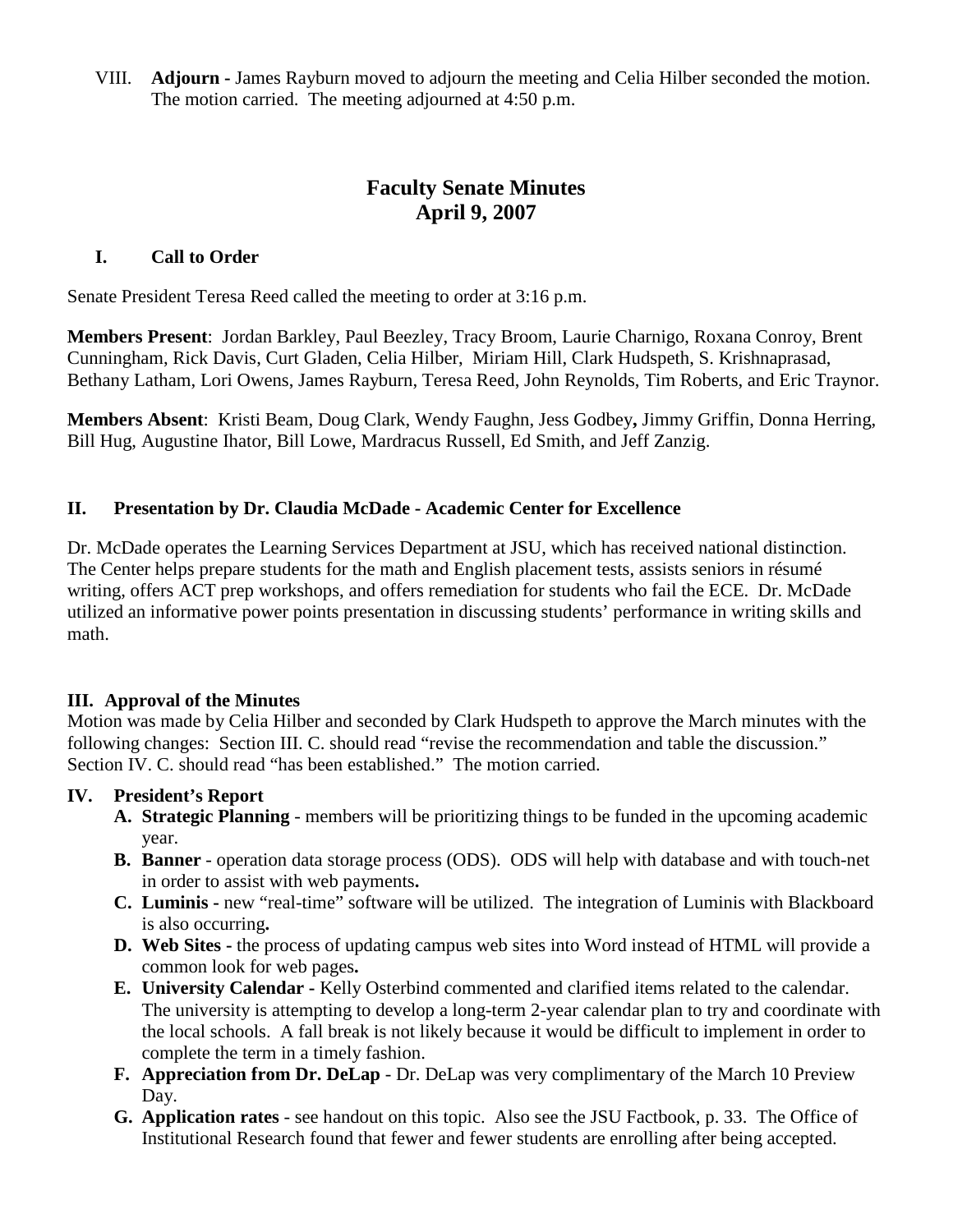**H. April Graduation Participation -** 820 students applied for April 2007 graduation. An estimated 2/3 of graduates will march at graduation.

# **V. Committee Reports**

- **A. Executive Committee -** none
- **B. Admissions and Scholarships**  none
- **C. Elections -** the committee has the names of all new senators except for technology. The committee is still in need of a secretary and vice-president for the 2007-2008 year.
- **D. Honors -** The awards ceremony is May 22 at 5:00 p.m.
- **E. Policies -** Paul Beezley informed the Senate that we actually have longer than we first thought to submit recommendations for the handbook revisions.
- **F. Welfare -** senators were reminded to email their thoughts regarding the dental and prescription drug plan to Kristi Beam.
- **G. Political Relations**  Lori Owens gave a brief report on Higher Education. JSU had great student turnout. Some professors commented that they did not receive the Higher Education memo this year from the SGA. Steps will be taken to make sure that this does not happen next year.

# **VI. Old Business**

- **A. Tuition Waiver Committee**  Dr. Meehan has formed a committee regarding this. Celia Hilber and Clark Hudspeth have been appointed by Teresa Reed to represent the Senate.
- **B. Distinguished Professor -** this recommendation has been revised. See the handout for specific changes. A motion was made by Clark Hudspeth and seconded by Jim Rayburn to present the matter to Dr. Turner as a recommendation. The motion carried.
- **C. Handbook Revisions**  this was discussed under committee reports. No new information was added.
- **D. Representation from Distance Education-**No determination can be made regarding how the Athletic Department came to be represented on the Senate. After some discussion, Dr. Reed indicated that she would see if Distance Education would send an observer since they cannot vote anyway. A motion to table was made by Clark Hudspeth and seconded by Celia Hilber. The motion carried.
- **E. Transit Study**  the report was presented by Brent Cunningham. The study involved the possibility of a bus transit system that would service the JSU campus and part of the city of Jacksonville. There would be an East-West route and a city route with 5 operating buses and 1 back-up bus. Each bus would hold 30 people. The cost of the project would be approximately \$840,000 a year. The city of Jacksonville is willing to contribute \$500,000. The bus system would be operated and maintained by an outside firm.

# **VII. New Business**

- **A. Policy Review Committee -** since different people are interpreting the compensation requirements differently, a committee has been established to review this matter (extra compensation funneled through the university).
- **B. Faculty Research Committee**  the terms of three members will be expiring. Dr. Reed will name replacements.
- **C. Appeals for denial of tenure or promotion -** the Appeals Committee has met and they have started the official process.

# **VIII. Announcements**

- **A.** "*To Kill a Mockingbird*: Successes and Myths" presentation is Thursday, April 12 at 2:00 p.m. on the  $11<sup>th</sup>$  floor of the library.
- **B.** Ed Smith, Faculty Scholar Lecture, is in 335 Ayers Hall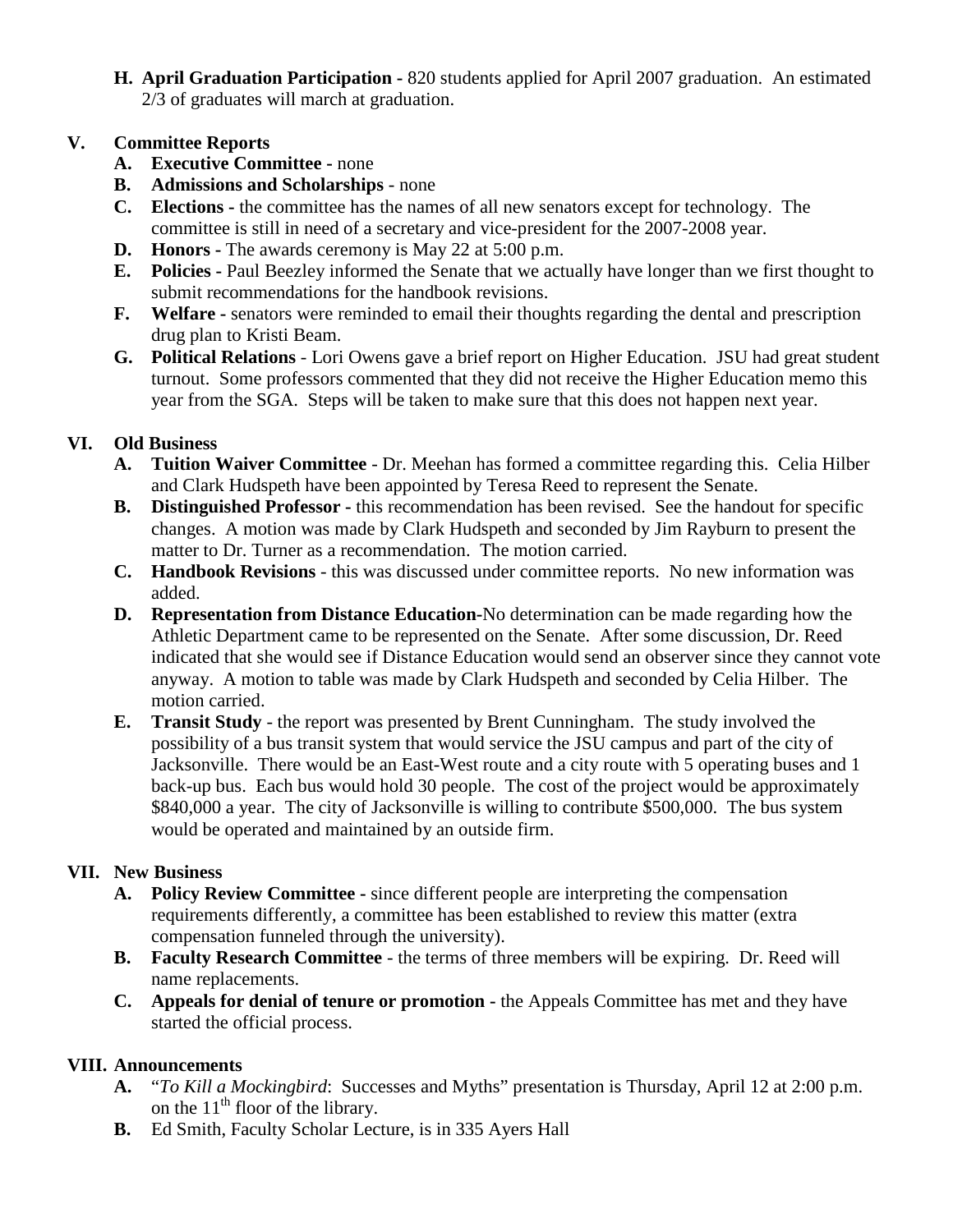**C.** The May Senate meeting will be held in the Gamecock Center on Monday, May 14 at 3:15. Bring the new senators.

# **IX. Adjourn**

Motion to adjourn was made by Jim Rayburn and seconded by Brent Cunningham. The motion carried. The meeting adjourned at 4:50 p.m.

# **Faculty Senate Minutes May 14, 2007**

### **I. Call to Order**

Teresa Reed called the meeting to order at 3:17 p.m.

## **Members present:**

### **Members absent:**

## **II. Approval of the minutes**

Jim Rayburn made a motion that the April minutes be approved. Clark Hudspeth seconded the motion. The motion carried.

### **III. Welcome of new senators and SGA officers**

Teresa Reed welcomed new members and asked them to introduce themselves.Outgoing SGA president, Drake Russell introduced the new SGA officers.

## *IV. President's Report*

- A. Resolutions 511 and 512 (see handouts from May meeting) were passed by the Board of Trustees at their April meeting.
- B. Proposed Diversity Strategic Plan (see handout from May meeting) this applies to the university's attempt to "get out from under" the consent decree regarding affirmative action. The wording is specific in the hiring and promotion of African Americans. People may look at the *Knight* case, which is posted on the JSU web page.
- C. Academic Council the Council has not met since the last senate meeting.

## V. **Committee Reports**

- A. Executive Committee no report
- B. Admissions and Scholarship no report
- C. Elections The committee made the following recommendations regarding the 2007-2008 senate officers: President-Jim Rayburn, Vice-President-Brent Cunningham, Secretary-Kristi Beam, and Historian-Clark Hudspeth. No nominations were made from the floor. Rick Davis made a motion to accept the slate of nominees. Miriam Hill seconded the motion. The motion carried.
- D. Honors the committee has made its recommendations regarding the annual awards. The awards will be presented at the May 22 ceremony at 5:00 p.m. at the Library.
- E. Policies no report
- F. Welfare Kristi Beam reported that she has not received many emails regarding the dental and prescription plans.